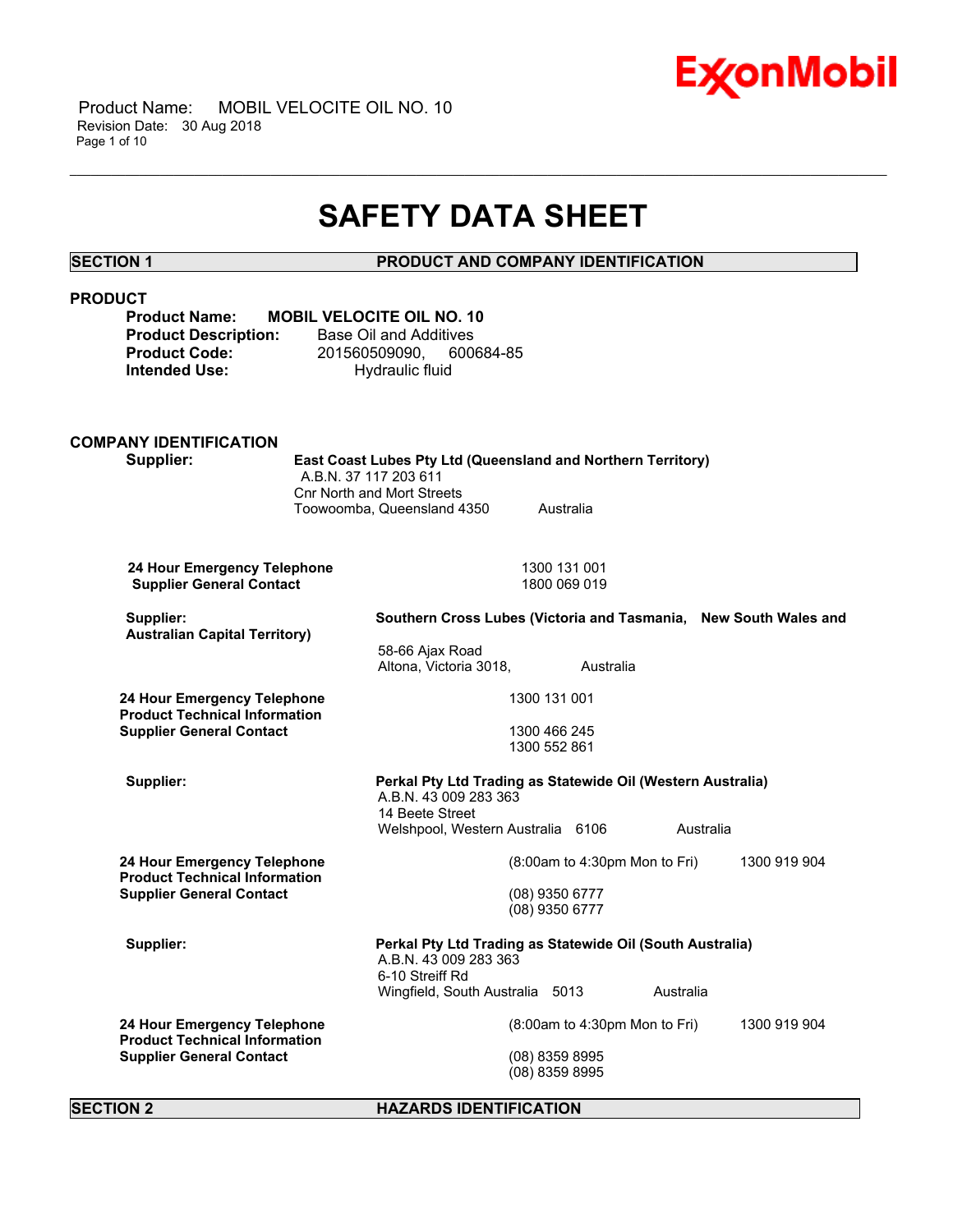

 Product Name: MOBIL VELOCITE OIL NO. 10 Revision Date: 30 Aug 2018 Page 2 of 10

This material is not hazardous according to regulatory guidelines (see (M)SDS Section 15).

### **Other hazard information:**

### **Physical / Chemical Hazards:**

No significant hazards.

#### **Health Hazards:**

High-pressure injection under skin may cause serious damage. Excessive exposure may result in eye, skin, or respiratory irritation.

\_\_\_\_\_\_\_\_\_\_\_\_\_\_\_\_\_\_\_\_\_\_\_\_\_\_\_\_\_\_\_\_\_\_\_\_\_\_\_\_\_\_\_\_\_\_\_\_\_\_\_\_\_\_\_\_\_\_\_\_\_\_\_\_\_\_\_\_\_\_\_\_\_\_\_\_\_\_\_\_\_\_\_\_\_\_\_\_\_\_\_\_\_\_\_\_\_\_\_\_\_\_\_\_\_\_\_\_\_\_\_\_\_\_\_\_\_\_

#### **Environmental Hazards:**

No significant hazards.

**NOTE:** This material should not be used for any other purpose than the intended use in Section 1 without expert advice. Health studies have shown that chemical exposure may cause potential human health risks which may vary from person to person.

# **SECTION 3 COMPOSITION / INFORMATION ON INGREDIENTS**

This material is defined as a mixture.

#### **Reportable Hazardous Substance(s) or Complex Substance(s)**

| <b>Name</b>                                                          | CAS#       | Concentration* | <b>GHS Hazard Codes</b>                       |
|----------------------------------------------------------------------|------------|----------------|-----------------------------------------------|
| <b>12.6-DITERTBUTYL PHENOL</b>                                       | 128-39-2   | $0.1 - 5.25\%$ | H315, H400(M factor 1),<br>$H410(M$ factor 1) |
| <b>ISEVERELY HYDROTREATED HEAVY PARAFFINIC</b><br><b>IDISTILLATE</b> | 64742-54-7 | 80 - < 90%     | H304                                          |

 \* All concentrations are percent by weight unless ingredient is a gas. Gas concentrations are in percent by volume. Other ingredients determined not to be hazardous up to 100%.

### **SECTION 4 FIRST AID MEASURES**

#### **INHALATION**

Remove from further exposure. For those providing assistance, avoid exposure to yourself or others. Use adequate respiratory protection. If respiratory irritation, dizziness, nausea, or unconsciousness occurs, seek immediate medical assistance. If breathing has stopped, assist ventilation with a mechanical device or use mouth-to-mouth resuscitation.

# **SKIN CONTACT**

Wash contact areas with soap and water. If product is injected into or under the skin, or into any part of the body, regardless of the appearance of the wound or its size, the individual should be evaluated immediately by a physician as a surgical emergency. Even though initial symptoms from high pressure injection may be minimal or absent, early surgical treatment within the first few hours may significantly reduce the ultimate extent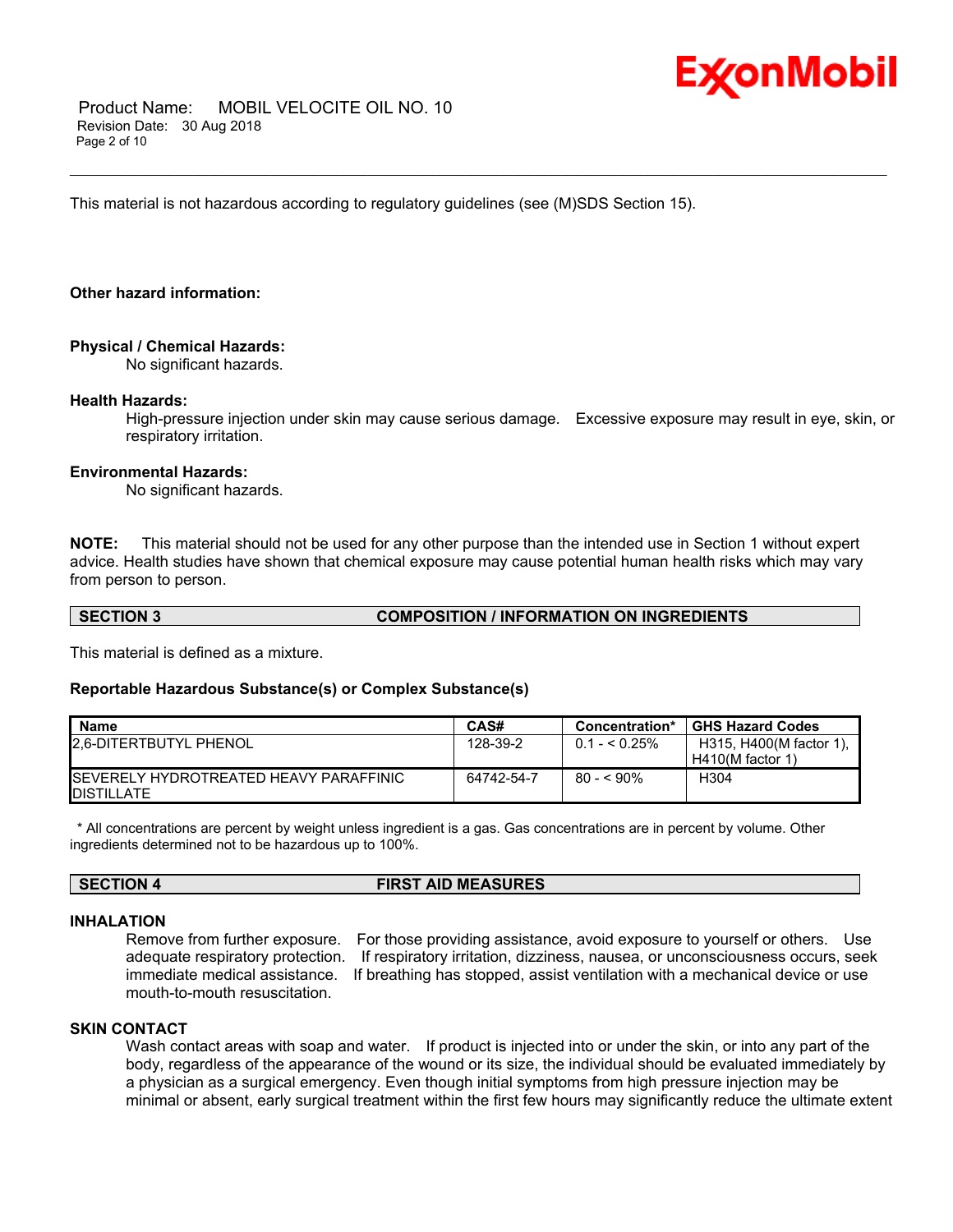

 Product Name: MOBIL VELOCITE OIL NO. 10 Revision Date: 30 Aug 2018 Page 3 of 10

#### of injury.

### **EYE CONTACT**

Flush thoroughly with water. If irritation occurs, get medical assistance.

#### **INGESTION**

First aid is normally not required. Seek medical attention if discomfort occurs.

#### **NOTE TO PHYSICIAN**

None

# **SECTION 5 FIRE FIGHTING MEASURES**

#### **EXTINGUISHING MEDIA**

**Appropriate Extinguishing Media:** Use water fog, foam, dry chemical or carbon dioxide (CO2) to extinguish flames.

\_\_\_\_\_\_\_\_\_\_\_\_\_\_\_\_\_\_\_\_\_\_\_\_\_\_\_\_\_\_\_\_\_\_\_\_\_\_\_\_\_\_\_\_\_\_\_\_\_\_\_\_\_\_\_\_\_\_\_\_\_\_\_\_\_\_\_\_\_\_\_\_\_\_\_\_\_\_\_\_\_\_\_\_\_\_\_\_\_\_\_\_\_\_\_\_\_\_\_\_\_\_\_\_\_\_\_\_\_\_\_\_\_\_\_\_\_\_

**Inappropriate Extinguishing Media:** Straight streams of water

### **FIRE FIGHTING**

**Fire Fighting Instructions:** Evacuate area. Prevent run-off from fire control or dilution from entering streams, sewers or drinking water supply. Fire-fighters should use standard protective equipment and in enclosed spaces, self-contained breathing apparatus (SCBA). Use water spray to cool fire exposed surfaces and to protect personnel.

**Hazardous Combustion Products:** Aldehydes, Incomplete combustion products, Oxides of carbon, Smoke, Fume, Sulphur oxides

#### **FLAMMABILITY PROPERTIES**

**Flash Point [Method]:** >174°C (345°F) [ASTM D-92] **Flammable Limits (Approximate volume % in air):** LEL: 0.9 UEL: 7.0 **Autoignition Temperature:** N/D

# **SECTION 6 ACCIDENTAL RELEASE MEASURES**

#### **NOTIFICATION PROCEDURES**

In the event of a spill or accidental release, notify relevant authorities in accordance with all applicable regulations.

#### **PROTECTIVE MEASURES**

Avoid contact with spilled material. See Section 5 for fire fighting information. See the Hazard Identification Section for Significant Hazards. See Section 4 for First Aid Advice. See Section 8 for advice on the minimum requirements for personal protective equipment. Additional protective measures may be necessary, depending on the specific circumstances and/or the expert judgment of the emergency responders.

For emergency responders: Respiratory protection: respiratory protection will be necessary only in special cases, e.g., formation of mists. Half-face or full-face respirator with filter(s) for dust/organic vapor or Self Contained Breathing Apparatus (SCBA) can be used depending on the size of spill and potential level of exposure. If the exposure cannot be completely characterized or an oxygen deficient atmosphere is possible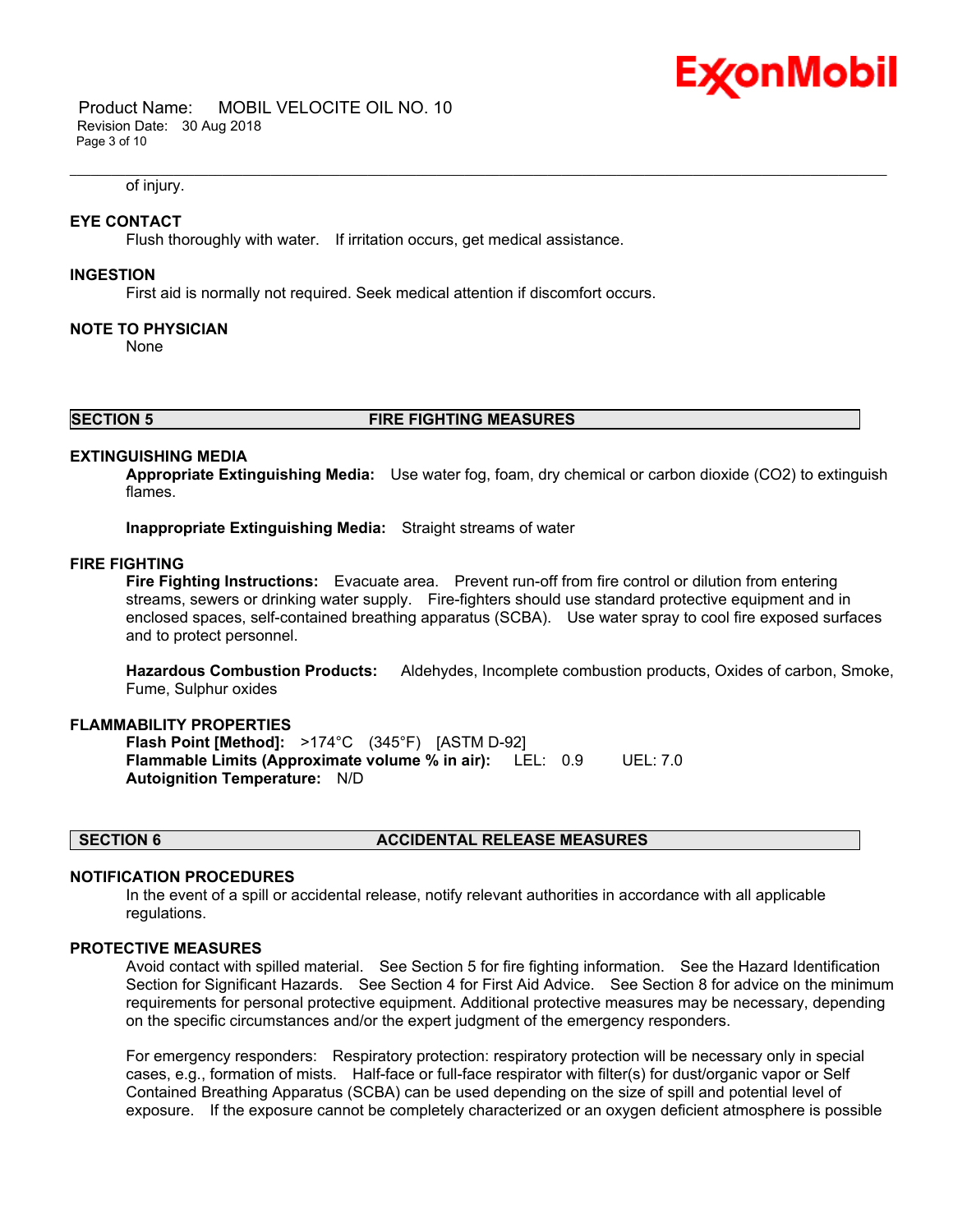

 Product Name: MOBIL VELOCITE OIL NO. 10 Revision Date: 30 Aug 2018 Page 4 of 10

> or anticipated, SCBA is recommended. Work gloves that are resistant to hydrocarbons are recommended. Gloves made of polyvinyl acetate (PVA) are not water-resistant and are not suitable for emergency use. Chemical goggles are recommended if splashes or contact with eyes is possible. Small spills: normal antistatic work clothes are usually adequate. Large spills: full body suit of chemical resistant, antistatic material is recommended.

\_\_\_\_\_\_\_\_\_\_\_\_\_\_\_\_\_\_\_\_\_\_\_\_\_\_\_\_\_\_\_\_\_\_\_\_\_\_\_\_\_\_\_\_\_\_\_\_\_\_\_\_\_\_\_\_\_\_\_\_\_\_\_\_\_\_\_\_\_\_\_\_\_\_\_\_\_\_\_\_\_\_\_\_\_\_\_\_\_\_\_\_\_\_\_\_\_\_\_\_\_\_\_\_\_\_\_\_\_\_\_\_\_\_\_\_\_\_

#### **SPILL MANAGEMENT**

**Land Spill:** Stop leak if you can do so without risk. Recover by pumping or with suitable absorbent.

**Water Spill:** Stop leak if you can do so without risk. Confine the spill immediately with booms. Warn other shipping. Remove from the surface by skimming or with suitable absorbents. Seek the advice of a specialist before using dispersants.

Water spill and land spill recommendations are based on the most likely spill scenario for this material; however, geographic conditions, wind, temperature, (and in the case of a water spill) wave and current direction and speed may greatly influence the appropriate action to be taken. For this reason, local experts should be consulted. Note: Local regulations may prescribe or limit action to be taken.

# **ENVIRONMENTAL PRECAUTIONS**

Large Spills: Dyke far ahead of liquid spill for later recovery and disposal. Prevent entry into waterways, sewers, basements or confined areas.

#### **SECTION 7 HANDLING AND STORAGE**

#### **HANDLING**

 Prevent small spills and leakage to avoid slip hazard. Material can accumulate static charges which may cause an electrical spark (ignition source). When the material is handled in bulk, an electrical spark could ignite any flammable vapors from liquids or residues that may be present (e.g., during switch-loading operations). Use proper bonding and/or earthing procedures. However, bonding and earthing may not eliminate the hazard from static accumulation. Consult local applicable standards for guidance. Additional references include American Petroleum Institute 2003 (Protection Against Ignitions Arising out of Static, Lightning and Stray Currents) or National Fire Protection Agency 77 (Recommended Practice on Static Electricity) or CENELEC CLC/TR 50404 (Electrostatics - Code of practice for the avoidance of hazards due to static electricity).

**Static Accumulator:** This material is a static accumulator.

# **STORAGE**

The type of container used to store the material may affect static accumulation and dissipation. Do not store in open or unlabelled containers. Keep away from incompatible materials.

Material is defined under the National Standard [NOHSC:1015] Storage and Handling of Workplace Dangerous Goods. **SECTION 8 EXPOSURE CONTROLS / PERSONAL PROTECTION**

# **EXPOSURE LIMIT VALUES**

### **Exposure limits/standards (Note: Exposure limits are not additive)**

| <b>Substance Name</b>              | Form  | Limit/Standard |                  | <b>Note</b> | Source         |
|------------------------------------|-------|----------------|------------------|-------------|----------------|
| I SEVERELY HYDROTREATED            | Mist. | <b>TWA</b>     | $5 \text{ mg/m}$ |             | Australia OELs |
| HEAVY PARAFFINIC DISTILLATE        |       |                |                  |             |                |
| l SEVERELY HYDROTREATED            | Mist. | TWA            | $5 \text{ mg/m}$ |             | ACGIH          |
| <b>HEAVY PARAFFINIC DISTILLATE</b> |       |                |                  |             |                |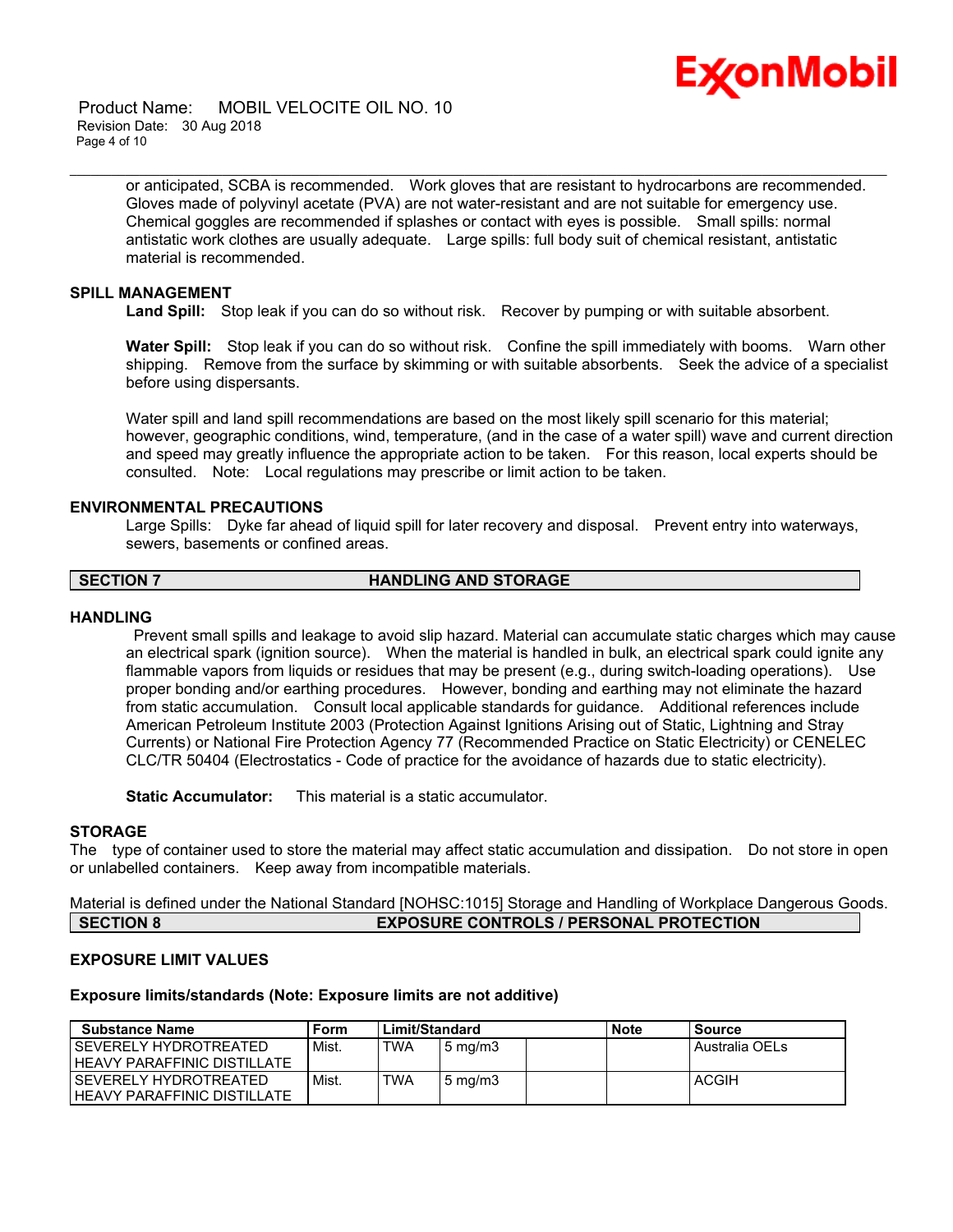

 Product Name: MOBIL VELOCITE OIL NO. 10 Revision Date: 30 Aug 2018 Page 5 of 10

# **Exposure limits/standards for materials that can be formed when handling this product:**

NOTE: Limits/standards shown for guidance only. Follow applicable regulations.

### **Biological limits**

No biological limits allocated.

### **ENGINEERING CONTROLS**

The level of protection and types of controls necessary will vary depending upon potential exposure conditions. Control measures to consider:

\_\_\_\_\_\_\_\_\_\_\_\_\_\_\_\_\_\_\_\_\_\_\_\_\_\_\_\_\_\_\_\_\_\_\_\_\_\_\_\_\_\_\_\_\_\_\_\_\_\_\_\_\_\_\_\_\_\_\_\_\_\_\_\_\_\_\_\_\_\_\_\_\_\_\_\_\_\_\_\_\_\_\_\_\_\_\_\_\_\_\_\_\_\_\_\_\_\_\_\_\_\_\_\_\_\_\_\_\_\_\_\_\_\_\_\_\_\_

No special requirements under ordinary conditions of use and with adequate ventilation.

# **PERSONAL PROTECTION**

Personal protective equipment selections vary based on potential exposure conditions such as applications, handling practices, concentration and ventilation. Information on the selection of protective equipment for use with this material, as provided below, is based upon intended, normal usage.

**Respiratory Protection:** If engineering controls do not maintain airborne contaminant concentrations at a level which is adequate to protect worker health, an approved respirator may be appropriate. Respirator selection, use, and maintenance must be in accordance with regulatory requirements, if applicable. Types of respirators to be considered for this material include:

**Particulate** 

No special requirements under ordinary conditions of use and with adequate ventilation.

For high airborne concentrations, use an approved supplied-air respirator, operated in positive pressure mode. Supplied air respirators with an escape bottle may be appropriate when oxygen levels are inadequate, gas/vapour warning properties are poor, or if air purifying filter capacity/rating may be exceeded.

**Hand Protection:** Any specific glove information provided is based on published literature and glove manufacturer data. Glove suitability and breakthrough time will differ depending on the specific use conditions. Contact the glove manufacturer for specific advice on glove selection and breakthrough times for your use conditions. Inspect and replace worn or damaged gloves. The types of gloves to be considered for this material include:

Nitrile,Viton

No protection is ordinarily required under normal conditions of use.

**Eye Protection:** If contact is likely, safety glasses with side shields are recommended.

**Skin and Body Protection:** Any specific clothing information provided is based on published literature or manufacturer data. The types of clothing to be considered for this material include:

 No skin protection is ordinarily required under normal conditions of use. In accordance with good industrial hygiene practices, precautions should be taken to avoid skin contact.

**Specific Hygiene Measures:** Always observe good personal hygiene measures, such as washing after handling the material and before eating, drinking, and/or smoking. Routinely wash work clothing and protective equipment to remove contaminants. Discard contaminated clothing and footwear that cannot be cleaned.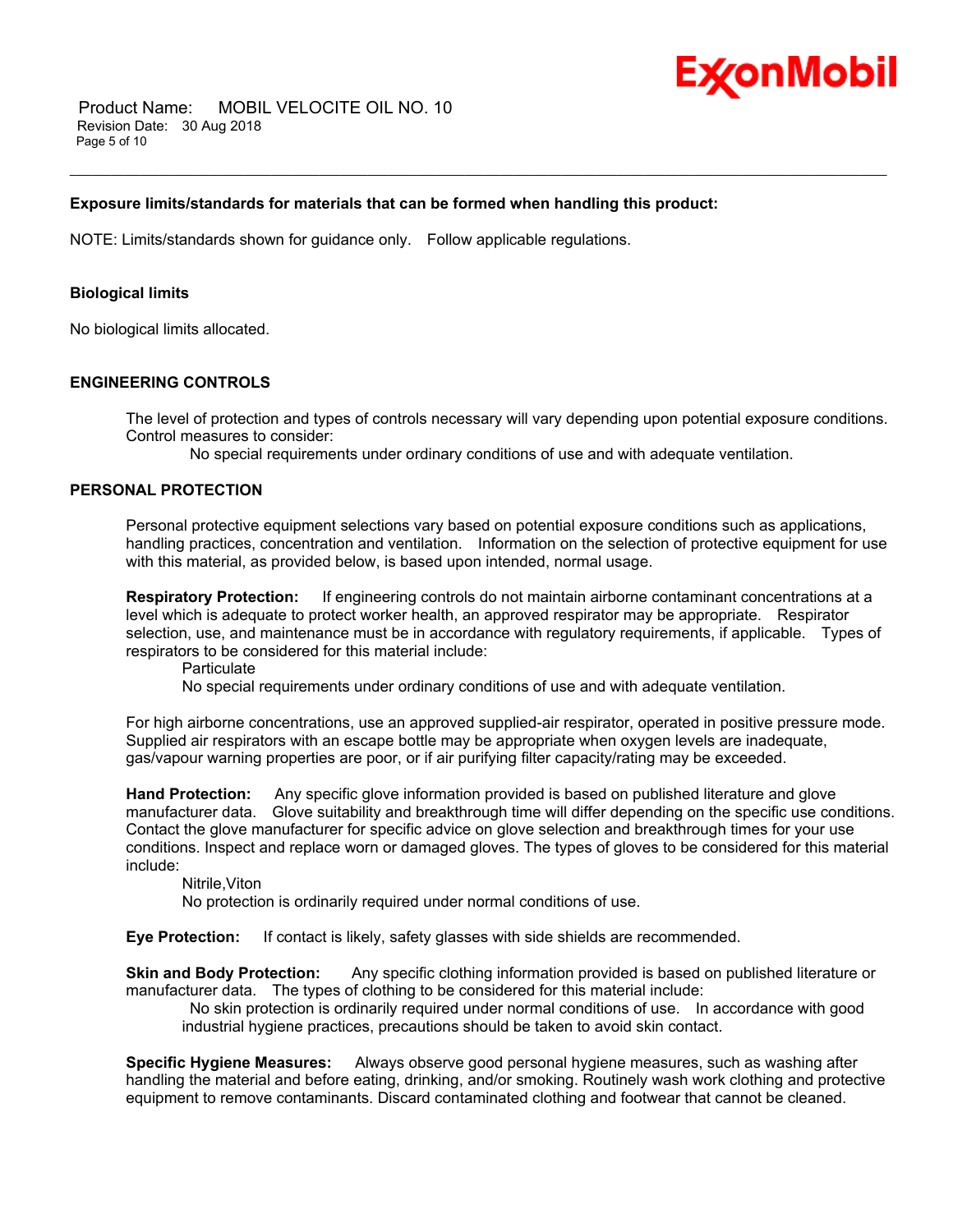

 Product Name: MOBIL VELOCITE OIL NO. 10 Revision Date: 30 Aug 2018 Page 6 of 10

Practise good housekeeping.

#### **ENVIRONMENTAL CONTROLS**

 Comply with applicable environmental regulations limiting discharge to air, water and soil. Protect the environment by applying appropriate control measures to prevent or limit emissions.

# **SECTION 9 PHYSICAL AND CHEMICAL PROPERTIES**

**Note: Physical and chemical properties are provided for safety, health and environmental considerations only and may not fully represent product specifications. Contact the Supplier for additional information.**

\_\_\_\_\_\_\_\_\_\_\_\_\_\_\_\_\_\_\_\_\_\_\_\_\_\_\_\_\_\_\_\_\_\_\_\_\_\_\_\_\_\_\_\_\_\_\_\_\_\_\_\_\_\_\_\_\_\_\_\_\_\_\_\_\_\_\_\_\_\_\_\_\_\_\_\_\_\_\_\_\_\_\_\_\_\_\_\_\_\_\_\_\_\_\_\_\_\_\_\_\_\_\_\_\_\_\_\_\_\_\_\_\_\_\_\_\_\_

### **GENERAL INFORMATION**

**Physical State:** Liquid **Colour:** Amber **Odour:** Characteristic **Odour Threshold:** N/D

### **IMPORTANT HEALTH, SAFETY, AND ENVIRONMENTAL INFORMATION**

**Relative Density (at 15 °C):** 0.862 **Flammability (Solid, Gas):** N/A **Flash Point [Method]:** >174°C (345°F) [ASTM D-92] **Flammable Limits (Approximate volume % in air):** LEL: 0.9 UEL: 7.0 **Autoignition Temperature:** N/D **Boiling Point / Range:** > 316°C (600°F) **Decomposition Temperature:** N/D **Vapour Density (Air = 1):** > 2 at 101 kPa **Vapour Pressure:** < 0.013 kPa (0.1 mm Hg) at 20 ºC **Evaporation Rate (n-butyl acetate = 1):** N/D **pH:** N/A **Log Pow (n-Octanol/Water Partition Coefficient):** > 3.5 **Solubility in Water:** Negligible **Viscosity:** 20.6 cSt (20.6 mm2/sec) at 40 ºC **Oxidizing Properties:** See Hazards Identification Section.

#### **OTHER INFORMATION**

**Freezing Point:** N/D **Melting Point:** N/A **Pour Point:** -12°C (10°F) **DMSO Extract (mineral oil only), IP-346:** < 3 %wt

#### **SECTION 10 STABILITY AND REACTIVITY**

**STABILITY:** Material is stable under normal conditions.

**CONDITIONS TO AVOID:** Excessive heat. High energy sources of ignition.

**INCOMPATIBLE MATERIALS:** Strong oxidisers

**HAZARDOUS DECOMPOSITION PRODUCTS:** Material does not decompose at ambient temperatures.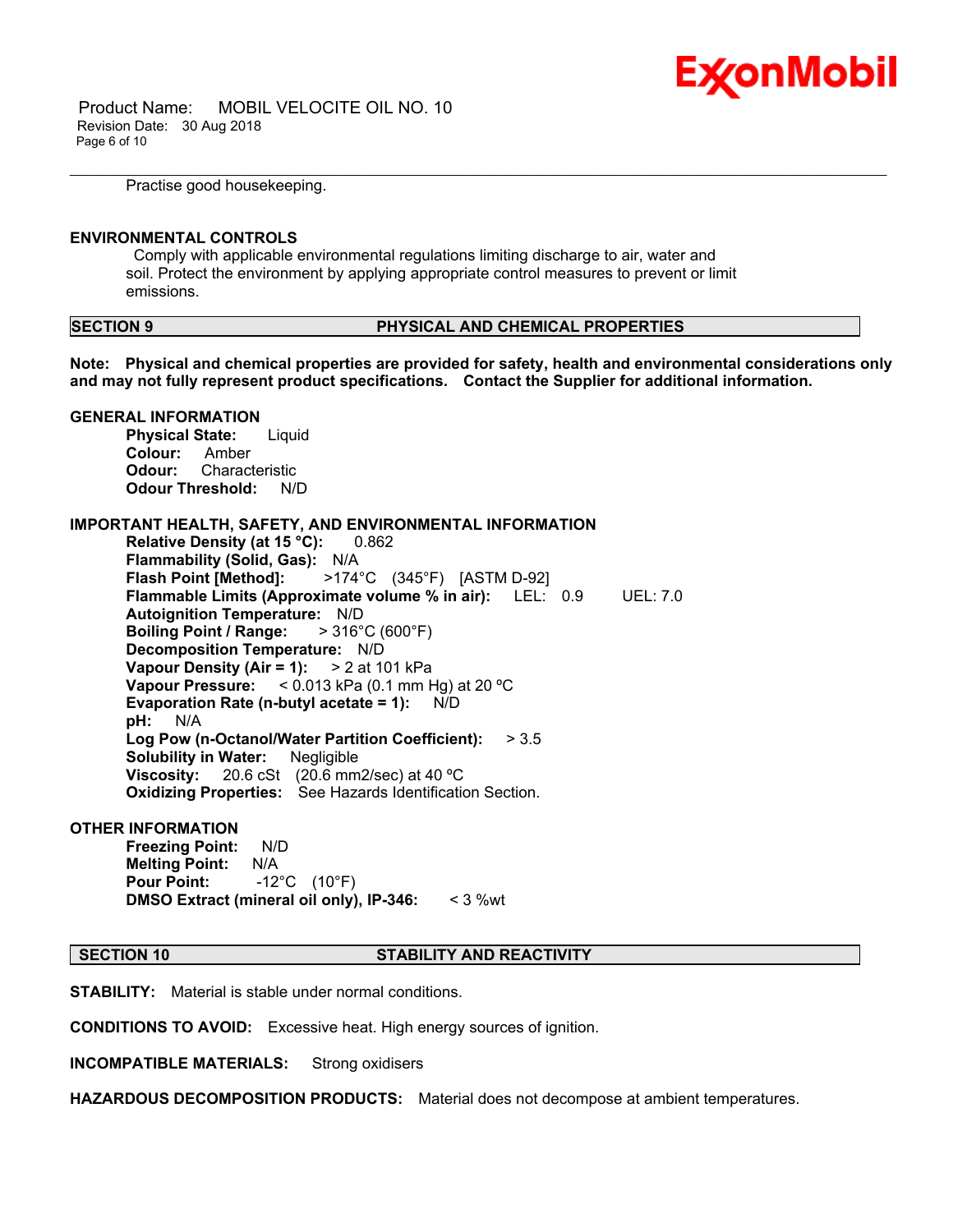

#### **POSSIBILITY OF HAZARDOUS REACTIONS:** Hazardous polymerization will not occur.

# **SECTION 11 TOXICOLOGICAL INFORMATION**

\_\_\_\_\_\_\_\_\_\_\_\_\_\_\_\_\_\_\_\_\_\_\_\_\_\_\_\_\_\_\_\_\_\_\_\_\_\_\_\_\_\_\_\_\_\_\_\_\_\_\_\_\_\_\_\_\_\_\_\_\_\_\_\_\_\_\_\_\_\_\_\_\_\_\_\_\_\_\_\_\_\_\_\_\_\_\_\_\_\_\_\_\_\_\_\_\_\_\_\_\_\_\_\_\_\_\_\_\_\_\_\_\_\_\_\_\_\_

# **INFORMATION ON TOXICOLOGICAL EFFECTS**

| <b>Hazard Class</b>                                               | <b>Conclusion / Remarks</b>                                                                                       |
|-------------------------------------------------------------------|-------------------------------------------------------------------------------------------------------------------|
| Inhalation                                                        |                                                                                                                   |
| Acute Toxicity: No end point data for<br>material.                | Minimally Toxic. Based on assessment of the components.                                                           |
| Irritation: No end point data for material.                       | Negligible hazard at ambient/normal handling temperatures.                                                        |
| Ingestion                                                         |                                                                                                                   |
| Acute Toxicity: No end point data for<br>material.                | Minimally Toxic. Based on assessment of the components.                                                           |
| <b>Skin</b>                                                       |                                                                                                                   |
| Acute Toxicity: No end point data for<br>material.                | Minimally Toxic. Based on assessment of the components.                                                           |
| Skin Corrosion/Irritation: No end point data<br>for material.     | Negligible irritation to skin at ambient temperatures. Based on<br>assessment of the components.                  |
| Eye                                                               |                                                                                                                   |
| Serious Eye Damage/Irritation: No end point<br>data for material. | May cause mild, short-lasting discomfort to eyes. Based on<br>assessment of the components.                       |
| <b>Sensitisation</b>                                              |                                                                                                                   |
| Respiratory Sensitization: No end point data<br>for material.     | Not expected to be a respiratory sensitizer.                                                                      |
| Skin Sensitization: No end point data for<br>material.            | Not expected to be a skin sensitizer. Based on assessment of the<br>components.                                   |
| Aspiration: Data available.                                       | Not expected to be an aspiration hazard. Based on physico-<br>chemical properties of the material.                |
| Germ Cell Mutagenicity: No end point data<br>for material.        | Not expected to be a germ cell mutagen. Based on assessment of<br>the components.                                 |
| Carcinogenicity: No end point data for<br>material.               | Not expected to cause cancer. Based on assessment of the<br>components.                                           |
| Reproductive Toxicity: No end point data<br>for material.         | Not expected to be a reproductive toxicant. Based on assessment<br>of the components.                             |
| Lactation: No end point data for material.                        | Not expected to cause harm to breast-fed children.                                                                |
| <b>Specific Target Organ Toxicity (STOT)</b>                      |                                                                                                                   |
| Single Exposure: No end point data for<br>material.               | Not expected to cause organ damage from a single exposure.                                                        |
| Repeated Exposure: No end point data for<br>material.             | Not expected to cause organ damage from prolonged or repeated<br>exposure. Based on assessment of the components. |

# **OTHER INFORMATION**

# **Contains:**

Base oil severely refined: Not carcinogenic in animal studies. Representative material passes IP-346, Modified Ames test, and/or other screening tests. Dermal and inhalation studies showed minimal effects; lung non-specific infiltration of immune cells, oil deposition and minimal granuloma formation. Not sensitising in test animals.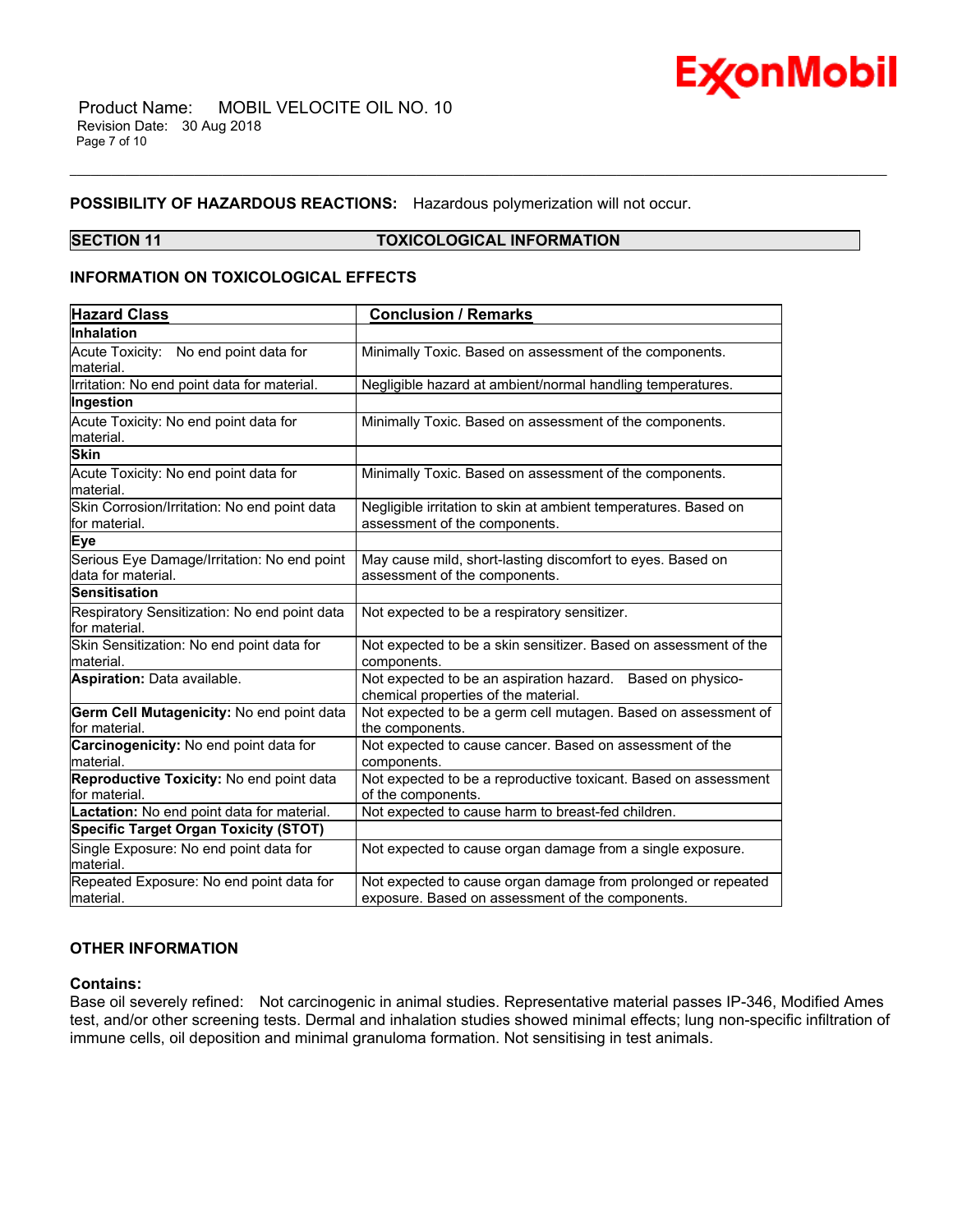

 Product Name: MOBIL VELOCITE OIL NO. 10 Revision Date: 30 Aug 2018 Page 8 of 10

# **IARC Classification:**

**The following ingredients are cited on the lists below:** None.

--REGULATORY LISTS SEARCHED--  $1 = IARC 1$   $2 = IARC 2A$   $3 = IARC 2B$ 

### **SECTION 12 ECOLOGICAL INFORMATION**

The information given is based on data for the material, components of the material, or for similar materials, through the application of bridging principals.

\_\_\_\_\_\_\_\_\_\_\_\_\_\_\_\_\_\_\_\_\_\_\_\_\_\_\_\_\_\_\_\_\_\_\_\_\_\_\_\_\_\_\_\_\_\_\_\_\_\_\_\_\_\_\_\_\_\_\_\_\_\_\_\_\_\_\_\_\_\_\_\_\_\_\_\_\_\_\_\_\_\_\_\_\_\_\_\_\_\_\_\_\_\_\_\_\_\_\_\_\_\_\_\_\_\_\_\_\_\_\_\_\_\_\_\_\_\_

#### **ECOTOXICITY**

Material -- Not expected to be harmful to aquatic organisms.

#### **MOBILITY**

 Base oil component -- Low solubility and floats and is expected to migrate from water to the land. Expected to partition to sediment and wastewater solids.

#### **PERSISTENCE AND DEGRADABILITY**

**Biodegradation:**

Base oil component -- Expected to be inherently biodegradable

#### **BIOACCUMULATION POTENTIAL**

 Base oil component -- Has the potential to bioaccumulate, however metabolism or physical properties may reduce the bioconcentration or limit bioavailability.

### **SECTION 13 DISPOSAL CONSIDERATIONS**

Disposal recommendations based on material as supplied. Disposal must be in accordance with current applicable laws and regulations, and material characteristics at time of disposal.

### **DISPOSAL RECOMMENDATIONS**

 Product is suitable for burning in an enclosed controlled burner for fuel value or disposal by supervised incineration at very high temperatures to prevent formation of undesirable combustion products. Protect the environment. Dispose of used oil at designated sites. Minimize skin contact. Do not mix used oils with solvents, brake fluids or coolants.

**Empty Container Warning** Empty Container Warning (where applicable): Empty containers may contain residue and can be dangerous. Do not attempt to refill or clean containers without proper instructions. Empty drums should be completely drained and safely stored until appropriately reconditioned or disposed. Empty containers should be taken for recycling, recovery, or disposal through suitably qualified or licensed contractor and in accordance with governmental regulations. DO NOT PRESSURISE, CUT, WELD, BRAZE, SOLDER, DRILL, GRIND, OR EXPOSE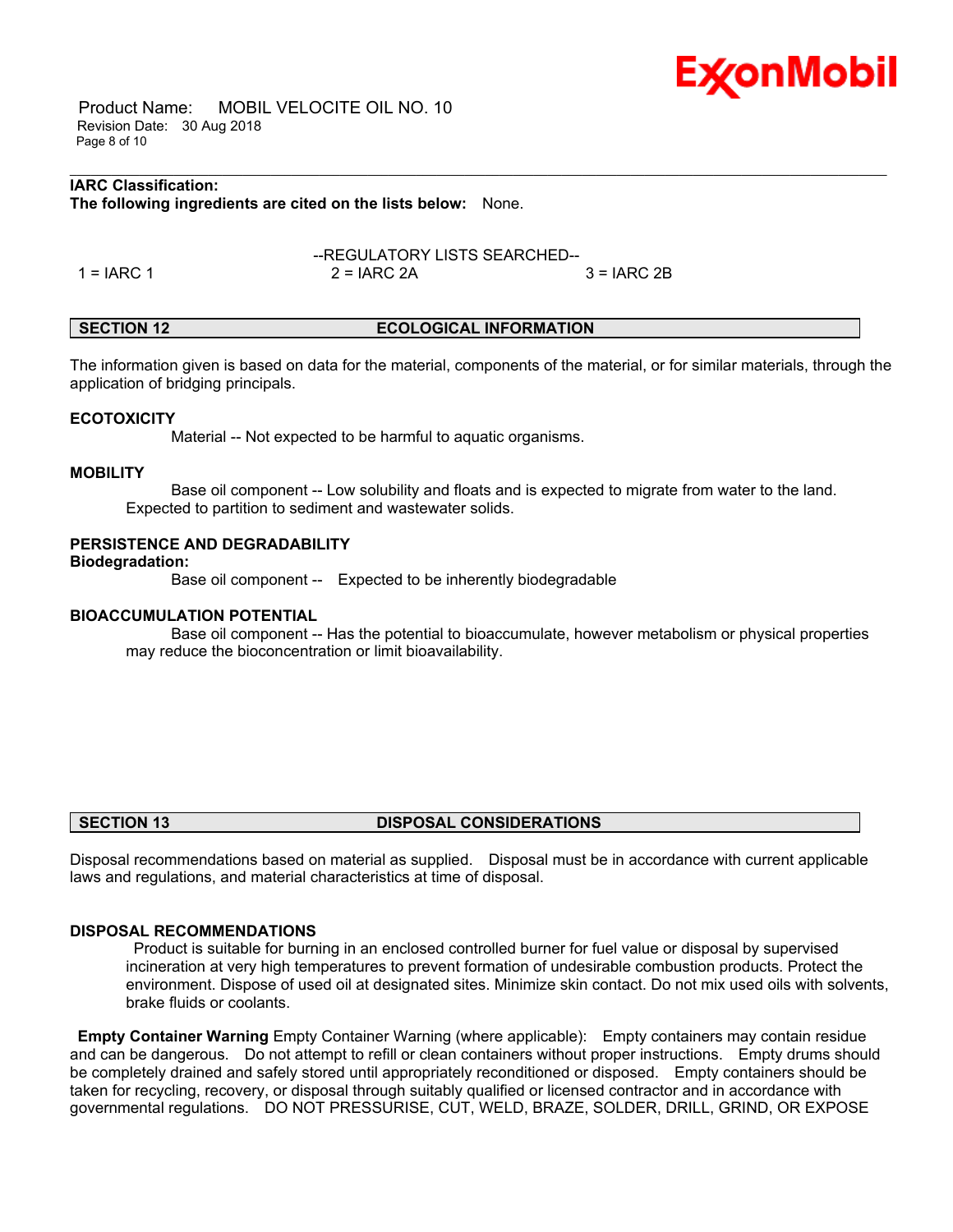

 Product Name: MOBIL VELOCITE OIL NO. 10 Revision Date: 30 Aug 2018 Page 9 of 10

\_\_\_\_\_\_\_\_\_\_\_\_\_\_\_\_\_\_\_\_\_\_\_\_\_\_\_\_\_\_\_\_\_\_\_\_\_\_\_\_\_\_\_\_\_\_\_\_\_\_\_\_\_\_\_\_\_\_\_\_\_\_\_\_\_\_\_\_\_\_\_\_\_\_\_\_\_\_\_\_\_\_\_\_\_\_\_\_\_\_\_\_\_\_\_\_\_\_\_\_\_\_\_\_\_\_\_\_\_\_\_\_\_\_\_\_\_\_ SUCH CONTAINERS TO HEAT, FLAME, SPARKS, STATIC ELECTRICITY, OR OTHER SOURCES OF IGNITION. THEY MAY EXPLODE AND CAUSE INJURY OR DEATH.

**SECTION 14 TRANSPORT INFORMATION LAND (ADG)** : Not Regulated for Land Transport

**SEA (IMDG):** Not Regulated for Sea Transport according to IMDG-Code

**Marine Pollutant:** No

**AIR (IATA):** Not Regulated for Air Transport

# **SECTION 15 REGULATORY INFORMATION**

This material is not considered hazardous according to Australia Model Work Health and Safety Regulations.

Product is not regulated according to Australian Dangerous Goods Code.

No Poison Schedule number allocated by the Standard for the Uniform Scheduling of Medicines and Poisons (SUSMP) established under the Therapeutic Goods Act.

#### AS1940 COMBUSTIBLE CLASS: C2

# **REGULATORY STATUS AND APPLICABLE LAWS AND REGULATIONS**

**Listed or exempt from listing/notification on the following chemical inventories (May contain substance(s) subject to notification to the EPA Active TSCA inventory prior to import to USA):** AICS, DSL, ENCS, IECSC, KECI, PICCS, TCSI, TSCA

#### **SECTION 16 OTHER INFORMATION**

# **KEY TO ABBREVIATIONS AND ACRONYMS:**

N/D = Not determined, N/A = Not applicable, STEL = Short-Term Exposure Limit, TWA = Time-Weighted Average

#### **KEY TO THE H-CODES CONTAINED IN SECTION 3 OF THIS DOCUMENT (for information only):**

H304: May be fatal if swallowed and enters airways; Aspiration, Cat 1

H315: Causes skin irritation; Skin Corr/Irritation, Cat 2

H400: Very toxic to aquatic life; Acute Env Tox, Cat 1

H410: Very toxic to aquatic life with long lasting effects; Chronic Env Tox, Cat 1

#### **THIS SAFETY DATA SHEET CONTAINS THE FOLLOWING REVISIONS:**

Southern Cross Lubes (Victoria and Tasmania): Section 01: Supplier Mailing Address information was deleted. Southern Cross Lubes (Victoria and Tasmania, New South Wales and Australian Capital Territory): Section 01: Supplier Mailing Address information was added.